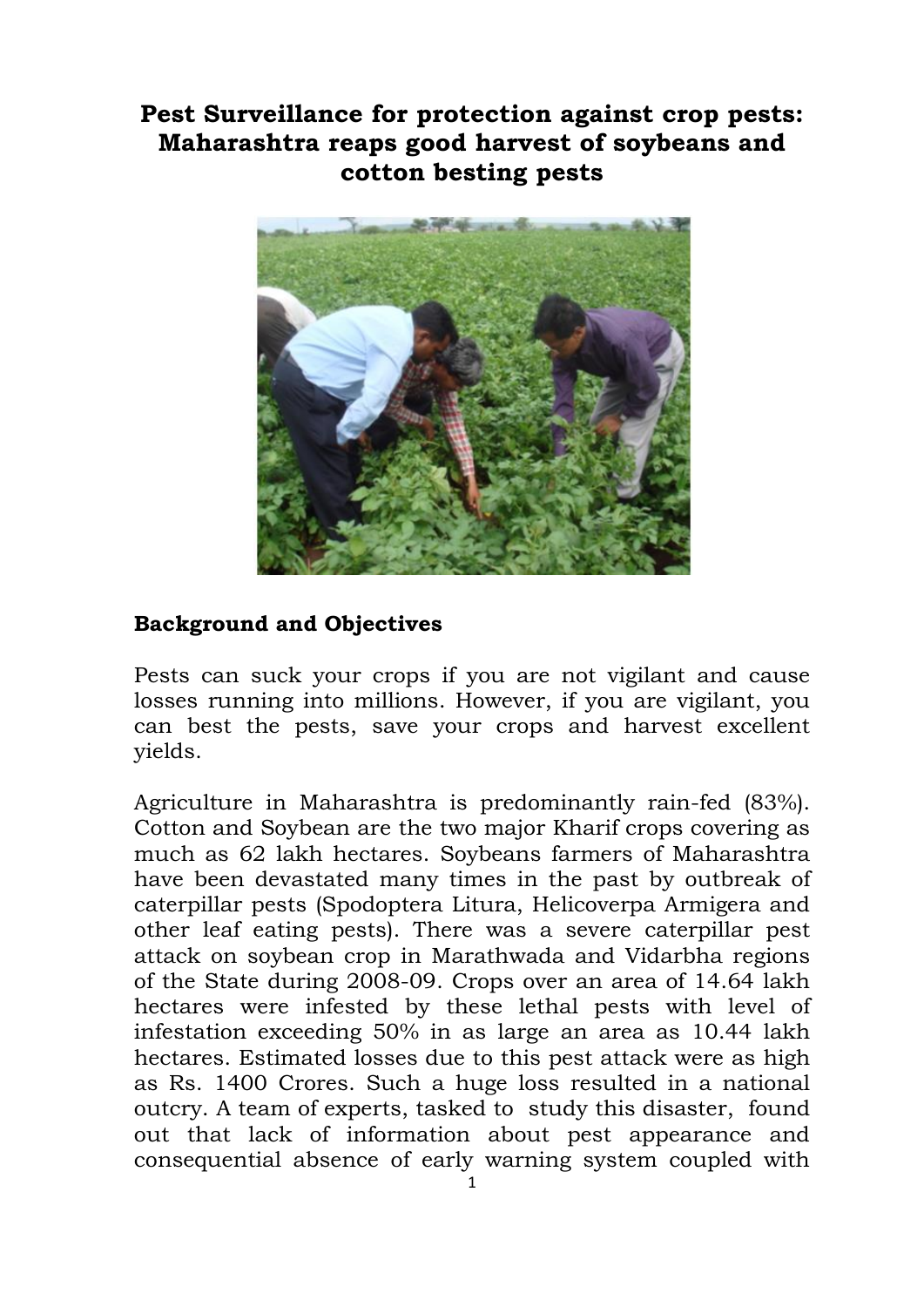paucity of manpower to tackle pest management were responsible for the losses and recommended institutionalization of a pest surveillance system to take care of the same.

Learning from the disaster of 2008-09, Crop Pest Surveillance and Advisory Project (CROPSAP) was designed for all cottonsoybean growing districts of the State. CROPSAP project included:

- Developing and adopting a scientific approach to pest surveillance, monitoring the pests continuously and putting in place an early warning system of pest outbreaks.
- Building an on-line Pest Monitoring System for major pests of soybean and cotton (Tur and Gram crops were also identified for monitoring later).
- Building an institutional arrangement of visits by trained pest scouts for locating emergence of pests at very early stage, working with the farmers of the area.
- Creating awareness among the farmers about Integrated Crop Management (ICM) practices more specially IPM in soybean and cotton crops.
- Guiding the farmers for management of major pests through appropriate advisories.

## **Intervention**

CROPSAP, conceived by the Department of Agriculture, Government of Maharashtra, is under implementation in the State since 2009-10 and the project is being implemented through funding from RKVY. The project funds gathering of data about emergence of pests by undertaking scientific surveillance of crop pests and diseases and issuing real time advisories to farmers for taking appropriate pest management strategies.

A Steering Committee headed by the Commissioner of Agriculture is responsible for coordination and monitoring of the project implementation. Work relating to field surveillance is being undertaken through a team of Pest Scouts and Pest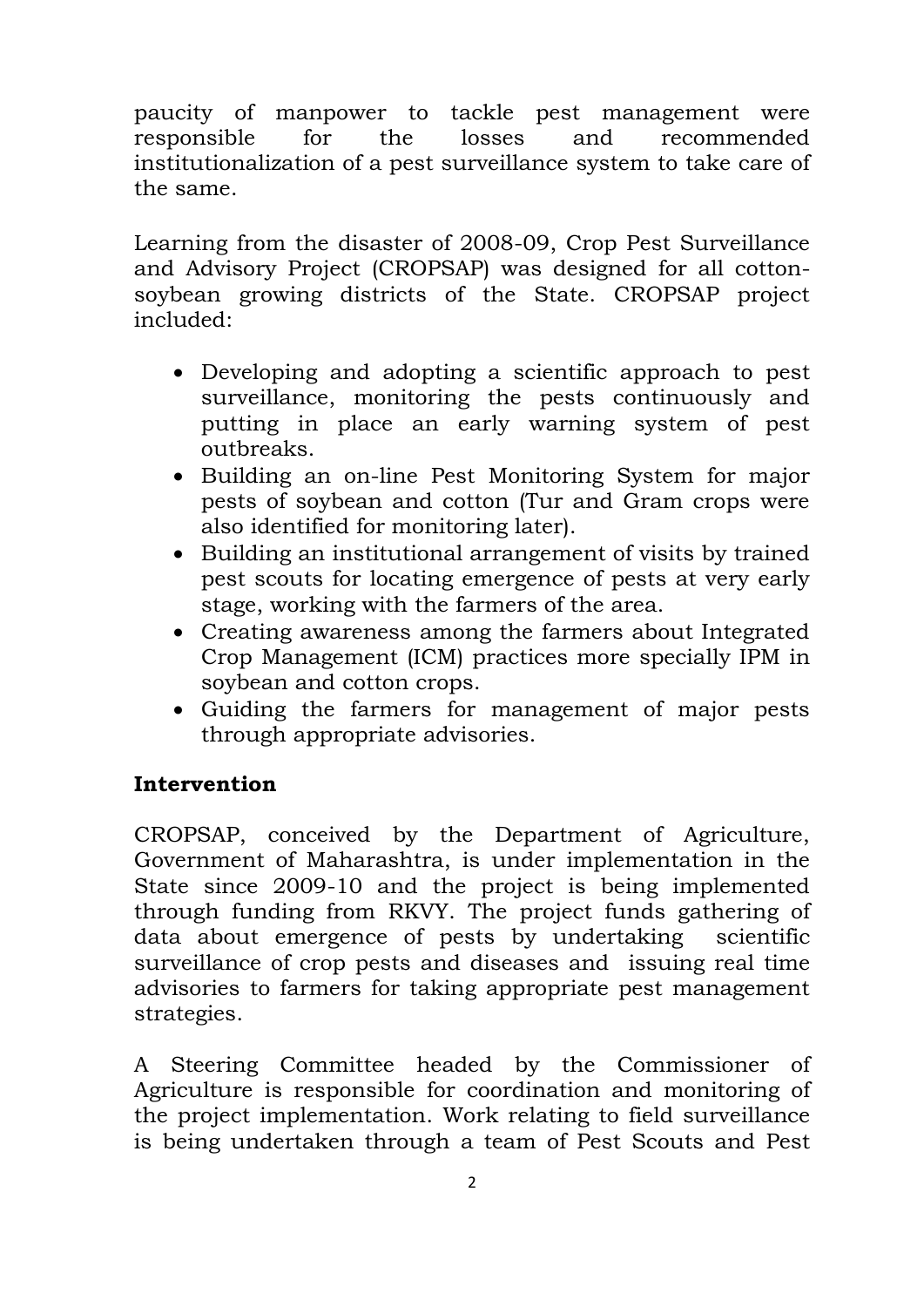Monitors and on line management of data for watching pest situation and issuing appropriate advisories through a team of Data Entry Operators.

Pest scouts collect data on pest/disease incidence from a mix of fixed and random plots in selected representative villages every week. Each Pest Scout collects data from 8 villages (covering approximately 12000 ha) by recording data from 4 plots (2 fixed plots and 2 random plots) on Mondays, Tuesdays, Thursdays and Fridays. The observations recorded on data sheets are passed on to Pest Monitors who get this data transmitted to the computer system with the help of the Data Entry Operators.

Pest Monitors also conduct surprise checks and random compilation of data collected by the scouts under their control (10 scouts per Monitor). Data recorded on Mondays and Tuesdays are transmitted to the system on Wednesdays and that collected on Thursdays and Fridays are fed on Saturdays. The data is analysed on real time basis and necessary advisories are transmitted on Thursdays and Mondays. While the pest data could be viewed/ updated by user Department, the advisories, issued based on the data analyzed, is available for all to see on the webpage. Software developed for this purpose has advance features of reporting systems- current, temporal and temporal cum spatial pest scenarios and location of hotspots through GIS maps generated for any point of time.

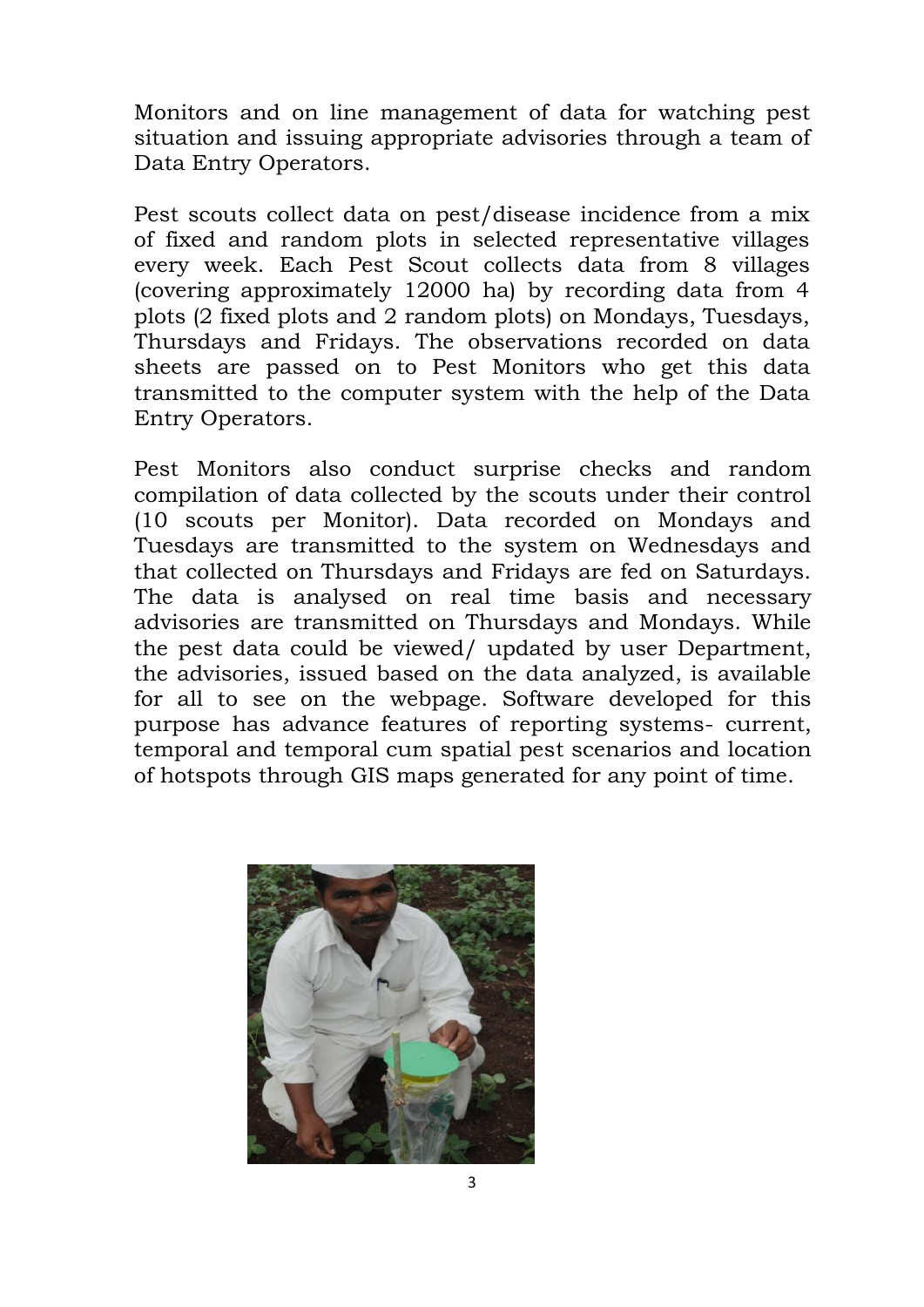Taluka level advisories are transmitted by the system through SMS text messages from Sub-Divisional Agriculture Officer to the mobile numbers of the registered farmers of concerned Taluka. Copies of the advisories are also prominently exhibited in village Panchayat offices in the form of Jumbo Xerox on notice board and used by the field staff of the Agriculture Department for dissemination.

The process involves regular (weekly) monitoring of standing crops for selected major pests/ diseases and direct feeding of the data generated for expert analysis at National Centre of Integrated Pest Management (NCIPM). The results of this analysis are also passed on to farmers and other stakeholders in the form of advisories on real time basis using mobile/ internet connectivity for taking appropriate remedial measures.



Scope of the scheme was subsequently expanded to four crops which are more prone to pest attacks viz. Cotton, Soybean, Pigeon pea and Chick pea in 2010-11 and 29 of the 33 districts of the State were covered (30000 villages). During 2010-11, the scheme covered a total cropped area of 92.67 lakh hectares, 25.95 lakh ha of soya bean, 39.51 lakh ha of cotton, 13.70 lakh ha of pigeon pea and 13.32 lakh ha of chickpea.

The entire cost of CROPSAP is incurred under RKVY and an amount of Rs 43.05 Crores has been incurred for taking up this scheme in the State until December 2011. Central Research Institute for Dry-land Agriculture (CRIDA), Hyderabad correlates weather parameters with pest infestations reported for understanding and analysing the effect of weather parameters with pest population dynamics on GIS maps. Long term data collected through the project will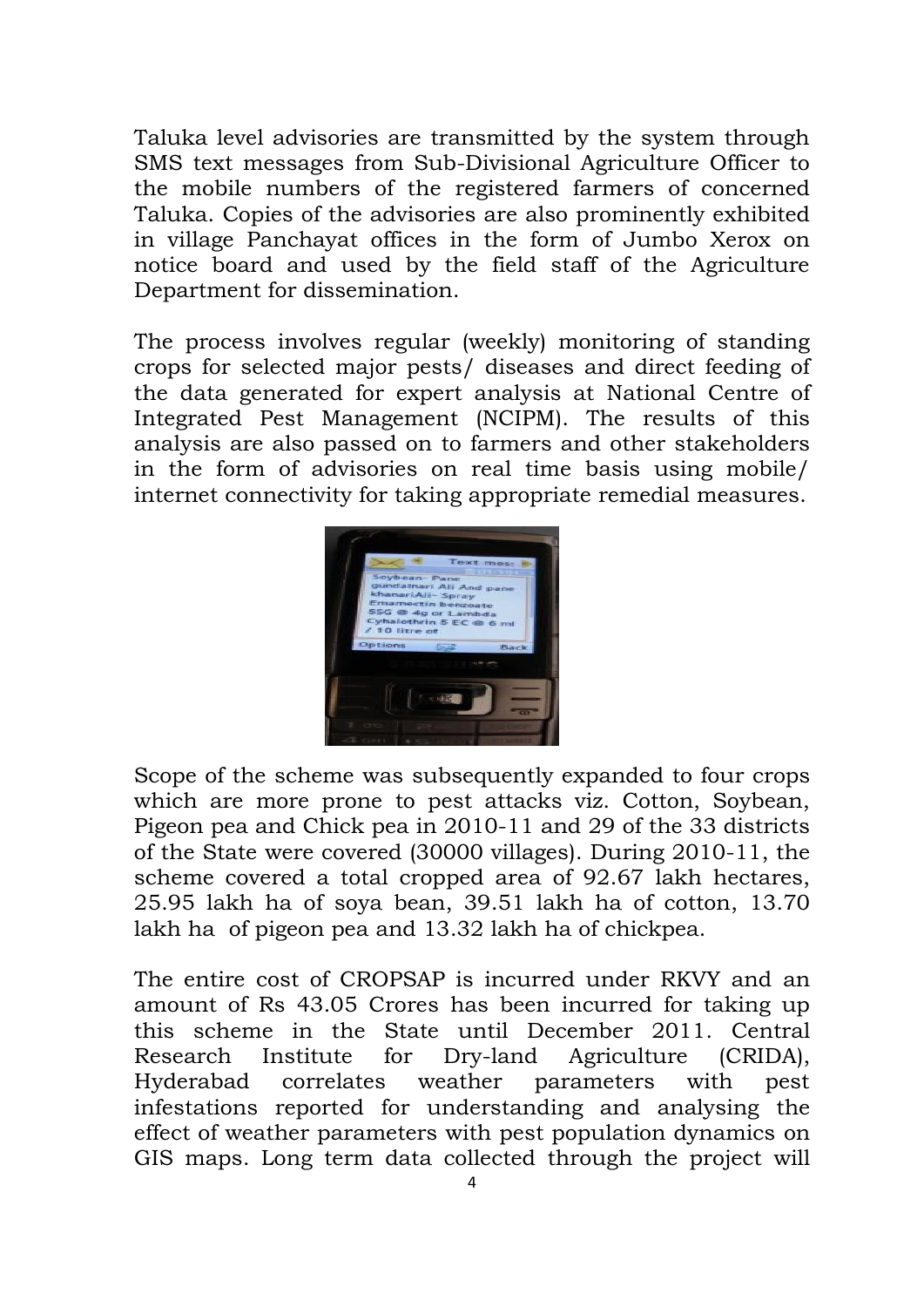help in developing pest forecasting models of major crop pests in Maharashtra.

#### **CORRELATING WEATHER PARAMETERS WITH PEST DYNAMICS**



Spatial Distribution of Rainfall (mm) vs H.Armigera in Sovabean during 06th Aug - 12th Aug. 2011

**Mapping of H. Armigera infestation with Rainfall**.

#### **Outcome**

During the first season of project implementation, as many as 13517 advisories were issued and 31.93 lakh SMSs were sent to the farmers, while during 2010-11, 55,602 advisories were issued and over 1.12 crore SMSs were sent to the farmers. So far, 2.40 lakh farmers have been registered for SMS service from 30,000 villages across the state. The farmers are also given 50% subsidy on purchase of pesticides as per the dosages advised.